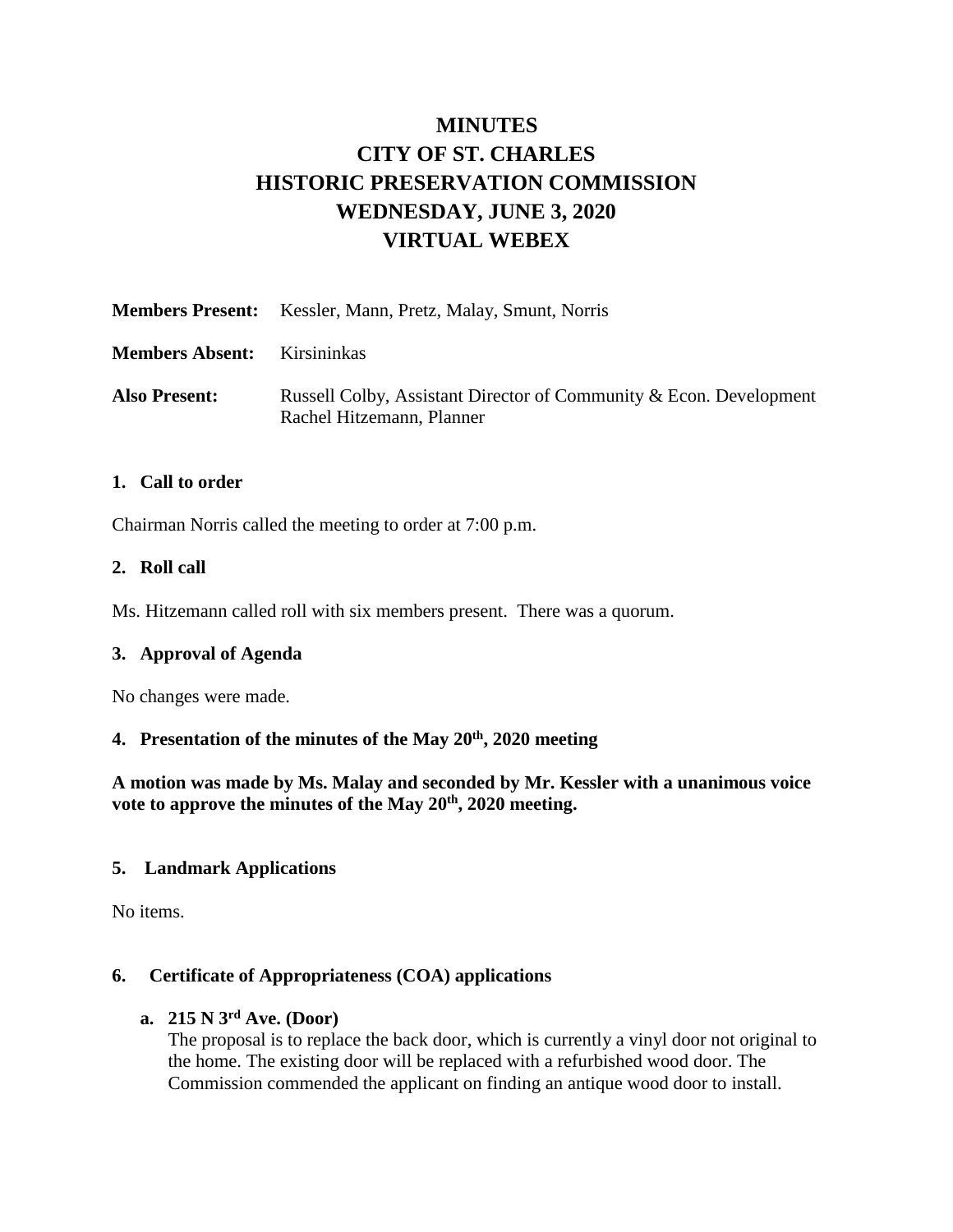Historic Preservation Commission Minutes – June 3rd, 2020 Page 2

#### **A motion was made by Ms. Malay and seconded by Mr. Pretz with a unanimous voice vote to approve the COA as presented.**

## **b. 215 N 3rd Ave. (Windows)**

The proposed project includes replacing the two second stories windows above the rear door on the south façade. The applicant would like to install wood-vinyl windows. The interior of the window would be wood and the outside would be vinyl. Dr. Smunt expressed concerns that the windows will be replaced with vinyl. He noted that almost all of the other windows are original to the home and that while these windows are not original, he would not support introducing vinyl.

#### **A motion was made by Ms. Malay and seconded by Dr. Smunt to table the item until further detail of the windows was given to the Commission.**

#### **c. 328 S 7th St.**

The proposal is to replace the current vinyl siding on the house with LP Smartside. The Commission discussed appropriate lap and trim size with the applicant.

**A motion was made by Dr. Smunt and seconded by Ms. Malay to approve a COA**  with the conditions that there will be 6" corner trim, 6" reveal, an 8" drip cap and **skirt at the bottom, and to duplicate the windows casings to as close to the current dimensions as possible.** 

#### **d. 17 N 2nd Ave.**

The proposed project is to replace the wood floor of the current deck and replace a wood arbor.

**A motion was made by Dr. Smunt and seconded by Ms. Malay with a unanimous voice vote to approve the COA as presented.** 

#### **7. Grant Applications**

#### **a. 316 Cedar St.**

The applicants, Lance and Karen Ramella, have applied for a façade grant for their addition project at 316 Cedar St. The addition was previously granted a COA by the Commission. The applicants requested that both the front east façade be included in the grant. The Commission discussed setting the precedent of approving grants for additions, while there may be other original historic buildings that could use the funds. The Commission ultimately decided as a compromise, they would fund the addition, but only for the front façade facing Cedar St.

**A recommendation was made by Dr. Smunt and seconded my Ms. Malay to approve the façade grant for the portion of the addition that faces Cedar St. based**